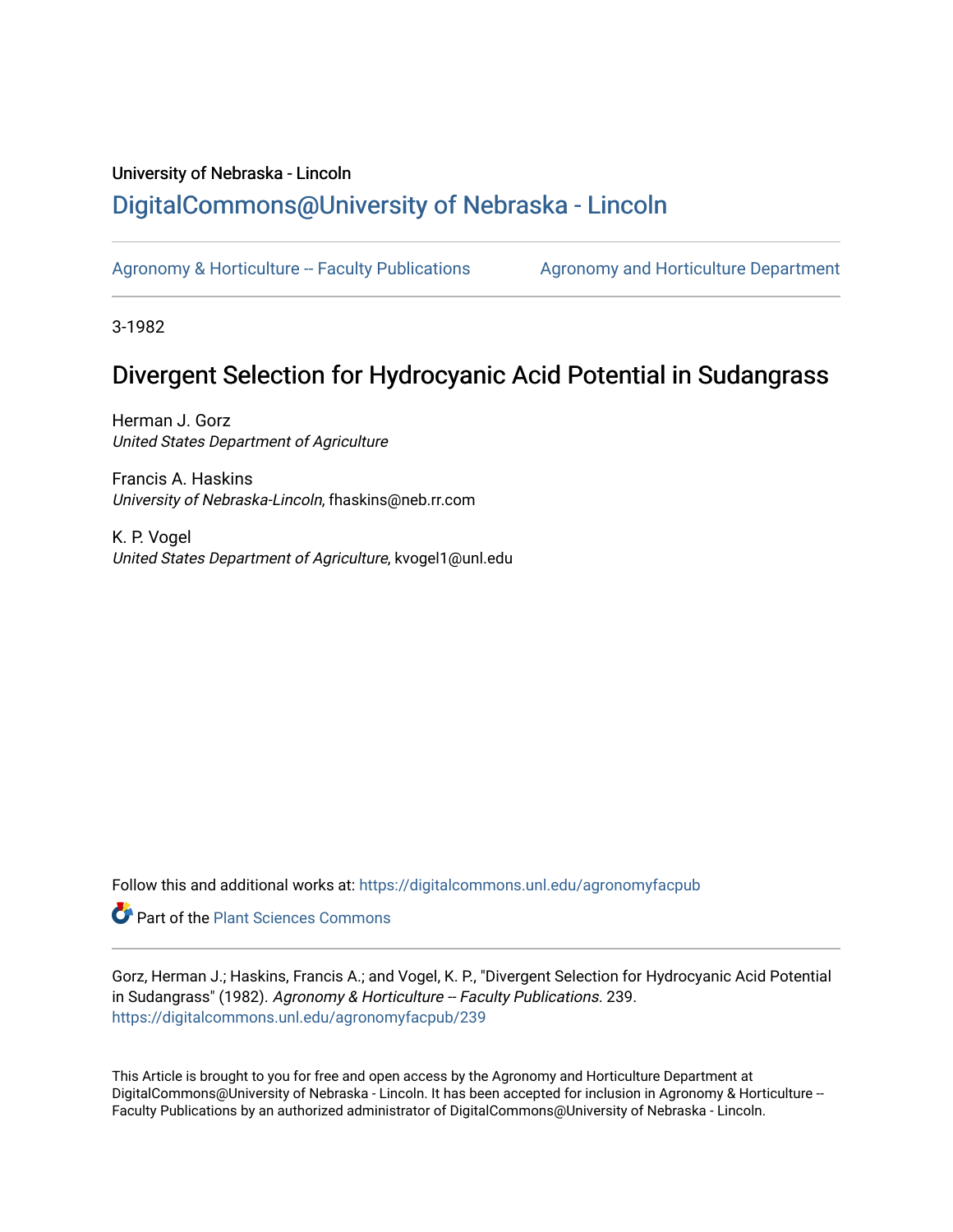## **Divergent Selection for Hydrocyanic Acid Potential in** Sudangrass'

H. J. Gorz, F. A. Haskins, and K. P. Vogel<sup>2</sup>

### ABSTRACT

Alteration in hydrocyanic acid potential (HCN-p) of the forage is one of the important objectives in sudangrass *[Sorghum sudanense* (Piper) Stapf] breeding programs. The effectiveness of recurrent phenotypic selection for increasing or decreasing HCN-p in sudangrass was evaluated in two cycles of individual plant selection in the cultivar 'Greenleaf'. **In** cycle 1, HCN-P means of the high and low populations were higher and lower, respectively, than for Greenleaf, but only the low-HCN-p population was significantly different from Greenleaf. **In** cycle 2, mean HCN-p values of both populations differed significantly from Greenleaf. The average realized heritability for the two cycles was 0.40 while broad-sense heritability estimates averaged 0.86. After two cycles of selection, the low and high-HCN-p populations differed from Greenleaf by about 17 and 30%, respectively.

Additional index words: Prussic acid, Dhurrin, Forage quality, Heritability, *Sorghum sudanense.*

SU D A N G R A S S *[Sorghum sudanense* (Piper) Stapf] and Sorghum-sudangrass hybrids are used extensively to provide supplementary feed to animals as pasture or greenchop. Precautions in managing the crop are necessary to prevent animal losses due to prussic acid (hydrocyanic acid) poisoning. All known sudangrasses and sorghums [S. *bicolor* (L.) Moench] contain dhurrin [(S)-phydroxymandelonitrile  $\beta$ -D-glucopyranoside] which yields hydrocyanic acid when hydrolyzed enzymatically in disrupted plant tissues or in the rumen of consuming animals. Breeding sudangrasses with lowered hydrocyanic acid potential (HCN-p) would reduce the danger of hydrocyanic acid poisoning, and permit greater flexibility in the management of this crop. Also, sudangrasses with reduced HCN-p would be useful in the development of sorghum-sudangrass hybrids with lowered HCN-p.

<sup>&#</sup>x27;Contribution from USDA-ARS and the Nebraska Agric. Exp. Stn., Lincoln. Published as Paper No. 6173, Journal Series, Nebraska Agric.<br>Exp. Stn. Received 18 Feb. 1981. The work reported was conducted under Nebraska Agric. Exp. Stn. Projects 12-088 and 12-114.

<sup>&#</sup>x27;Supervisory research geneticist, USDA-ARS; George Holmes professor of Agronomy, Univ. of Nebraska; and research agronomist, USDA-ARS, Lincoln, NE 68583, respectively.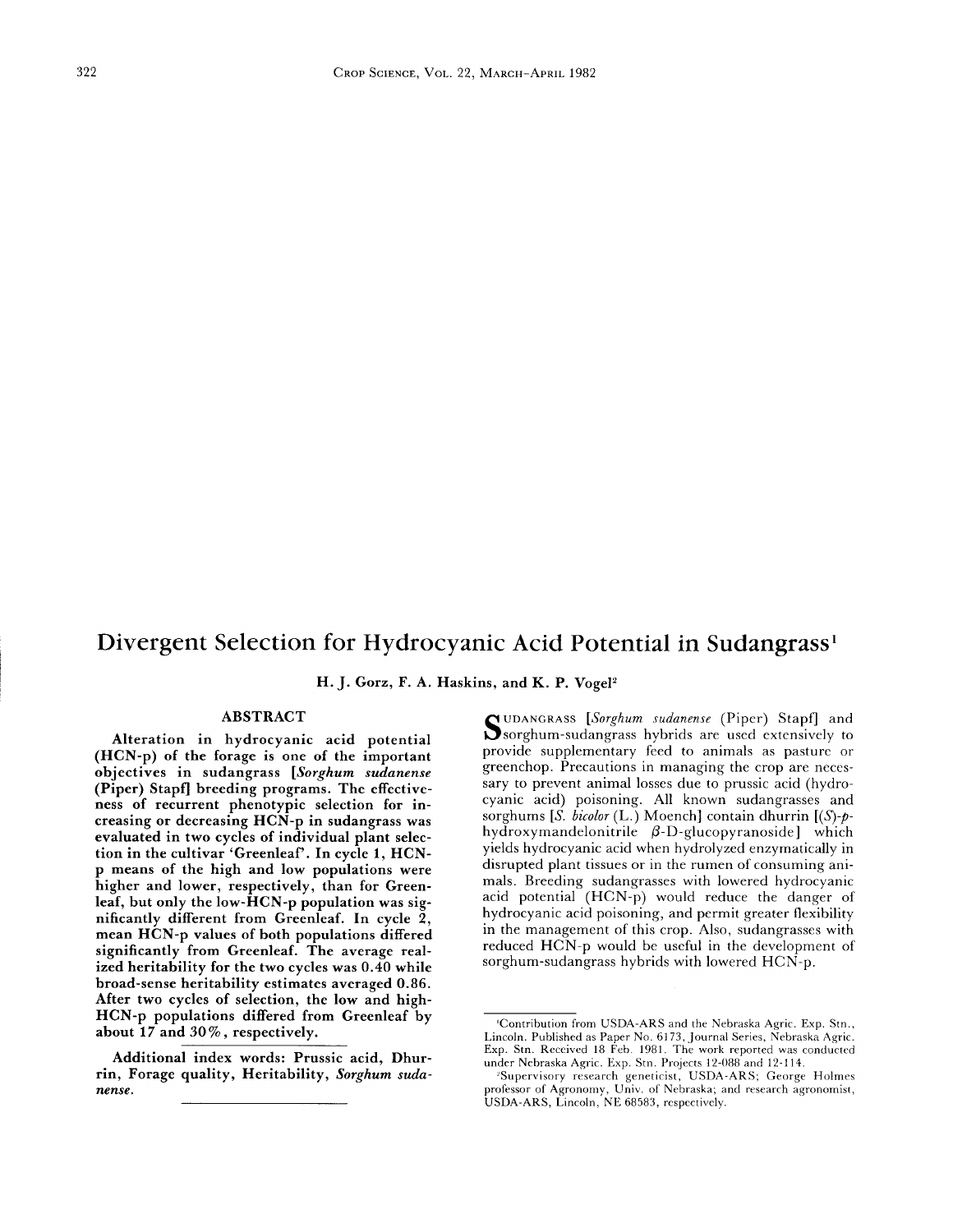Breeding for lower HCN-p in sudangrass was facilitated by the recent development of a simple, rapid, nondestructive spectrophotometric procedure (6). This procedure involves the assay of individual first leaves from 7-day-old seedlings grown under controlled conditions. Following completion of the assay, selected seedlings can be transplanted to the field or greenhouse for the production of self or cross-pollinated seed for use in the next cycle of selection.

In a review of studies of the inheritance of cyanogenesis in sudangrass and sorghum, Nass (9) reported that dominant or partially dominant factors were involved in the genetic control of both high and low HCN-p. Most studies suggested multigenic inheritance although one or two major genes also were hypothesized. Hogg and Ahlgren (8) evaluated 175 inbred lines ranging from low to high in HCN content during a 3-year period and reported that HCN content of the lines was stable over years. They also reported that low-HCN strains could be developed by crossing low-HCN inbred lines. Barnett and Caviness (1) reported broad-sense heritability estimates of 0.41 and 0.68 for HCN production in populations derived from two sorghum X sudangrass crosses.

Sorghum is classified as a predominately self-pollinated crop with outcrossing averaging 6% (10). The outcrossing percentage of sudangrass is usually higher, but reported values vary quite widely. Garber and Atwood (5) observed 76.4, 18.2, and 34.4% cross-pollination in Pennsylvania for the years 1941, 1942, and 1943, respectively, while Hogg and Ahlgren (8) reported in 1943 that cross-pollination in Wisconsin ranged from 4.5 to 10%. Thus, extensive cross-pollination is possible, but the percentage that occurs in a specific seed field is apparently dependent upon the location, environmental factors, and the type of sudangrass being grown. Recent work by Foster et al. (4) demonstrated positive results for bi-directional mass selection in a grain sorghum population. Thus, selection based on population improvement techniques, developed for use with cross-pollinated crops, may be successfully used with crops such as sorghum that have a very low percentage of cross pollination.

'Greenleaf' sudangrass is used extensively as the male parent in commercial production of sorghum-sudangrass hybrids (7). In 1977, a program of recurrent selection for low and high HCN-p in Greenleaf sudangrass was initiated at the Nebraska Station. The objectives of this research were to evaluate the effectiveness of recurrent selection for increasing or decreasing HCN-p in sudangrass populations, and to develop a reselected Greenleaf strain with lower HCN-p than the parent.

### MATERIALS AND METHODS

All HCN-p values in this study were obtained by use of the spectrophotometric procedure (6). In this procedure, first-leaf samples from week-old seedlings were weighed, and dhurrin was extracted and hydrolyzed by autoclaving the samples in water. Aliquots of the extracts were then diluted in base, and absorbance was read at  $330$  nm, the absorption maximum of  $p$ -hydroxybenzaldehyde. HCN-p values were derived from the 330 nm absorbance  $(A_{330})$  readings by simple calculations (6).

The initial population consisted of 184 seedlings of the cultivar Greenleaf grown from Kansas foundation seed. From this initial population, 19, 17, and 17 seedlings were selected to represent the lowest, intermediate, and highest HCN-p levels in further studies. The selected seedlings were transplanted to the field, heads were bagged prior to anthesis, and selfed seed was harvested. Five plants from each HCN-p group with adequate supplies of selfed seed were selected for further study. Seven replications of the seed from the 15 selected plants were planted for assay of HCN-p. A total of 1405 S, seedlings were assayed with a range of 81 to 110 per line. This phase of the study will be referred to as cycle O.

For the next step, cycle 1, only those seedlings with the highest and lowest levels of HCN-p were selected from the total of 1405 S, seedlings obtained from the 15 original plants. Selections were made across all replications and without regard to the original HCN-p group (high, medium, or low) from which the seedling originated. Thus, the 26 seedlings selected for low-HCN-p included 14, 9, and 3 seedlings from the low, medium, and high-HCN-p groups, respectively. Similarly, the 23 seedlings selected for high-HCN-p included 9, 5, and 9 seedlings from the low, medium, and high-HCN-p groups, respectively.

The low and high-HCN-p populations were transplanted to separate field isolations in 1978, with plants on 61-cm centers. Open-pollinated seed was harvested from individual plants. Three replications of 10 seedlings each from each line (i.e., from each parent plant) were assayed for HCN-p. Greenleaf was included in each replication as a control.

Plants for the next cycle of selection (cycle 2) were selected from individual seedlings of the 8 lines whose mean HCN-p was lowest among the 26 low-HCN-p lines, and from the highest 8 lines among the 23 high-HCN-p lines. The selected low and high-HCN-p populations included 54 and 56 plants, respectively. Each population was transplanted to a separate field isolation in 1979, with plants randomized on 107-cm centers. A severe infestation of chinch bugs *[Blissus leucopterus leucopterus* (Say)] destroyed some plants in the low-HCN-p isolation; seed was produced on only 33 of these plants. Open-pollinated seed was harvested from individual plants, and three replications of 10 seedlings from each plant that produced sufficient seed (31 plants from the low-HCN-p isolation and 55 from the high-HCN-p isolation) were assayed for HCN-p. Greenleaf was included in each replication as a check. The breeding procedures used and the time period covered by each cycle are summarized in Table 1.

A narrow-sense heritability estimate was obtained by the regression of offspring produced by selfing on their parents in cycle 0. In this situation,  $b_{op}$ , the regression of offspring on parents, was used as the heritability estimate  $(H<sub>h</sub>)$ . Realized heritability estimates (Hr)  $(3)$  were also determined for cycles  $0, 1,$ and 2 using the following equation: Hr =  $(\overline{X}_{oh} - \overline{X}_{ol})/(\overline{X}_{ph} - \overline{X}_{ol})$  $X_{\text{pl}}$ ) where the X's are means and the subscripts, o, p, h, and 1 are offspring, parent, high and low, respectively.

Variance components from the analyses of the replicated tests of the progeny of each cycle were used to calculate the ratio: Hv  $= \sigma^2 g / \sigma^2 g + \sigma^2 e$ ) where  $\sigma^2 g$  and  $\sigma^2 e$  are the genetic and environmental components of variance, respectively. This ratio was difficult to interpret for this study because it was unknown whether the parents were homozygous or heterozygous individuals or whether the progenies were the products of crossing, selfing, or both. It is an estimate, however, of the variance among lines that is due to genotypic differences and as such can be used as a broad-sense heritability estimate.

Gain from selection (Gs) was calculated both as a deviation from Greenleaf  $(G_{ul})$  and as a deviation percentage from Greenleaf  $(G_{sp})$  for cycles 1 and 2. The equations used were as follows:

- (a)  $G_{sd}$  for low HCN- $p = (X_g X_{ol}).$
- (b)  $G_{sd}$  for high HCN-p =  $\overline{(X}_{ch} \overline{X}_{g})$ .<br>
(c)  $G_{sp}$  for low HCN-p =  $\overline{(X}_{g} \overline{X}_{gl})/\overline{X}_{g} \times 100$ .
- 
- (d)  $\mathrm{G}_{_{\mathrm{sp}}}$  for high HCN-p =  $(\mathrm{X}_{_{\mathrm{oh}}} \mathrm{X}_{_{\mathrm{g}}})/\overline{\mathrm{X}}_{_{\mathrm{g}}} \times$  100.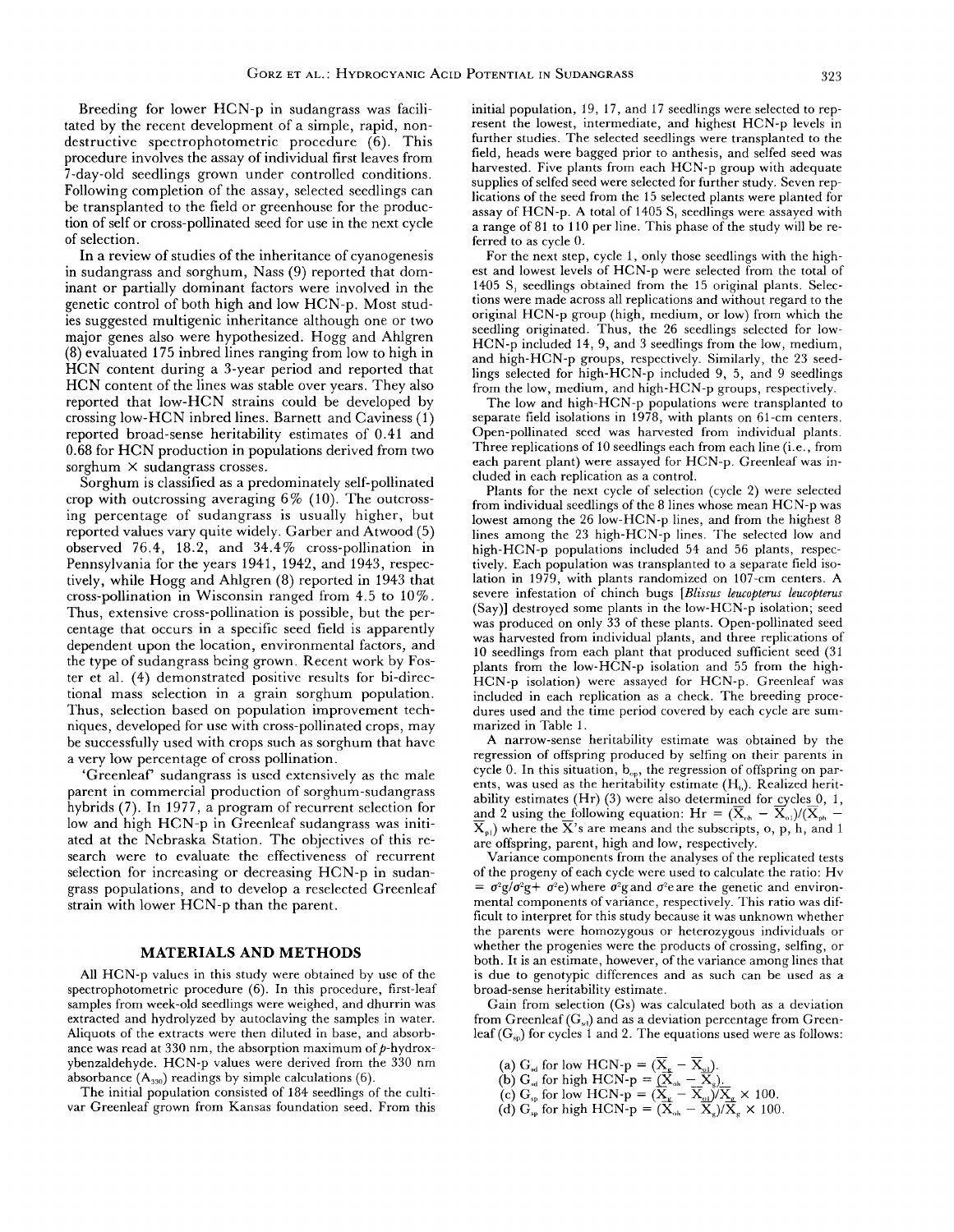|                                        |       | Parents          |                  |             |                  |              | Progenies        |             |         |
|----------------------------------------|-------|------------------|------------------|-------------|------------------|--------------|------------------|-------------|---------|
| Seedling source                        | n     | Mean             | s                | Range       | Mating procedure | n            | Mean             | s           | Range   |
|                                        |       |                  | HCN-p (ppm)      |             |                  |              |                  | HCN-p (ppm) |         |
|                                        |       |                  |                  | Cycle 0     |                  |              |                  |             |         |
|                                        |       | Winter 1976-1977 |                  |             | Summer 1977      |              | Winter 1977-1978 |             |         |
| Greenleaf (base population)            | 184   | 560              | 135              | 304-1142    |                  |              |                  |             |         |
| Low selections                         | 5     | 397              | 22               | 362-418     | Self-pollinated  | 484          | $534***$         | 46          | 484-599 |
| Medium selections                      | 5     | 626              | 73               | 513-715     | Self-pollinated  | 476          | 578              | 38          | 539-636 |
| High selections                        | 5     | 886              | 149              | 770-1142    | Self-pollinated  | 445          | $668**$          | 83          | 519-810 |
|                                        |       |                  |                  | Cycle 1     |                  |              |                  |             |         |
|                                        |       |                  | Winter 1977-1978 |             | Summer 1978      |              | Winter 1978-1979 |             |         |
| Population of S <sub>1</sub> seedlings | 1405† | 583              | 119              | 291-1046    |                  |              |                  |             |         |
| Low selections                         | 26    | 359              | 35               | $291 - 406$ | OP in isolation  | 26           | $473**$          | 60          | 352-615 |
| <b>High selections</b>                 | 23    | 771              | 110              | 592-1015    | OP in isolation  | 23           | 571              | 77          | 421-750 |
| Greenleaf                              |       | 519              |                  |             |                  | $\mathbf{1}$ | 537              |             |         |
|                                        |       |                  |                  | Cycle 2     |                  |              |                  |             |         |
|                                        |       |                  | Winter 1978-1979 |             | Summer 1979      |              | Winter 1979-1980 |             |         |
| Seedlings assayed from low lines       | 1331  | 418              | 86               | 248-851     |                  |              |                  |             |         |
| Low selections                         | 33    | 350              | 37               | 271-397     | OP in isolation  | 31           | 329**            | 36          | 262-422 |
| Seedlings assayed from high lines      | 1748  | 614              | 99               | 387-897     |                  |              |                  |             |         |
| <b>High selections</b>                 | 56    | 692              | 75               | 582-879     | OP in isolation  | 55           | $513**$          | 50          | 394-654 |
| Greenleaf                              |       | 480              |                  |             |                  |              | 396              |             |         |

Table 1. Means, standard deviations, and ranges for HCN·p of parents and their progenies for two cycles of divergent selection for HCN·p in Greenleaf sudangrass.

\*\* Different from medium HCN-p (Cycle 0) or Greenleaf (Cycles 1 and 2) at the 0.01 level of probability.

t These seedlings are the total of the S, progenies assayed during the winter of 1977-1978 from the 5 low, 5 medium, and 5 high HCN-p selections. Mass selection within the 1405 seedlings resulted in the 26 low and 23 high lines for cycle 1.

t These seedlings are from the 8 lowest of the 26 low lines assayed during the winter of 1978-1979.

§ These seedlings are from the 8 highest of the 23 high lines assayed during the winter of 1978-1979.

The subscript g is for Greenleaf; the others are the same as those used for the realized heritability equations.

Leaf weight of seedlings was determined during the HCN assay procedure. Statistical analyses of leaf weight of progenies of plants selected for high and low HCN-p were also conducted using analyses of variance procedures for all three cycles. Phenotypic and genotypic correlations of HCN-p and leaf weight were determined using the following equations (3): (a) Phenotypic correlations =  $r_{ij} = MP_{ij}/\sqrt{MS_{ii}} \times MS_{jj}$  where  $MP_{ij}$ is the mean product of HCN-p and leaf weight, respectively, and  $MS_{ii}$  and  $MS_{ii}$  are their respective mean squares; and (b) Genotypic correlation =  $\text{rg}_{ii} = \sigma \text{g}_{ii}/\sqrt{\sigma^2 \text{g}_{ii}} \times \sigma^2 \text{g}_{ii}$  where  $\sigma \text{g}_{ii}$  is the genetic covariance of HCN-p and leaf weight, respectively, and  $\sigma^2$ g<sub>ii</sub>and  $\sigma^2$ g<sub>ii</sub>are their respective genetic variances.

In each cycle, planned treatment comparisons were used to compare the ranked means of the low, check, and high populations. Within each cycle, however, not all of the comparisons were orthogonal.

#### RESULTS AND DISCUSSION

The first part of this study, cycle 0, was used to determine the effectiveness of the seedling assay procedure as a screening test for HCN-p. There were significant differences among the progenies of selected self-pollinated plants (Table 1). The progenies of the high-HCN-p parent plants were significantly higher in HCN-p than the progenies of the medium-HCN-p group which were higher than the progenies of the low-HCN-p group.

Seedlings for cycle 1 were selected from the entire population of 1405  $S<sub>1</sub>$  seedlings screened in cycle 0. This procedure broadened the germplasm base for the ensuing cycles of selection, but it also negated the gain from selection made for low and high HCN-p in cycle O.

In cycle 1, the mean of the 23 progenies of the high-HCN-p population (following open-pollination in isolation) was higher than for Greenleaf (Table 1) but the difference was significant only at the 0.12 level of probability. However, Greenleaf was significantly (0.01 level of probability) higher in HCN-p than the mean of the 26 progenies of the low-HCN-p population. In cycle 2, the mean of the 55 progenies of the high-HCN-p population was significantly higher in HCN-p than Greenleaf, and Greenleaf was significantly higher than the mean of the 31 progenies of the low-HCN-p population.

Narrow sense and realized heritability estimates for HCN-p were 0.32 and 0.28, respectively, for cycle 0 (Table 2). The realized heritability estimate for cycle 1 was only slightly lower than the value for cycle 0 but the estimate for cycle 2 was almost twice the cycle 0 value. With the selection procedures used, gain from selection was a function of only the additive genetic variance (2). Realized heritability thus estimates heritability in the narrow sense. Average realized heritability was 0.40 for the two cycles. This was considerably lower than the broad-sense heritability estimates obtained from each cycle, indicating that non-additive genetic effects are probably quite important in determining HCN-p in sudangrass.

After two cycles of selection, the low-HCN-p population differed from Greenleaf by about 17% while the high-HCN-p population differed by almost 30% (Table 2). More gain from selection was made in the low-HCN-p population in cycle 1 than in the high-HCN-p population, but the reverse was true in cycle 2.

In cycle 0, mean leaf weights of 15.5 and 15.6 mg for the progenies of the high and low-HCN-p parents, respectively, did not differ significantly. Similarly, in cycle 1, the respective weights of 18.3 and 17.4 were not significantly different. In cycle 2, the progenies of the